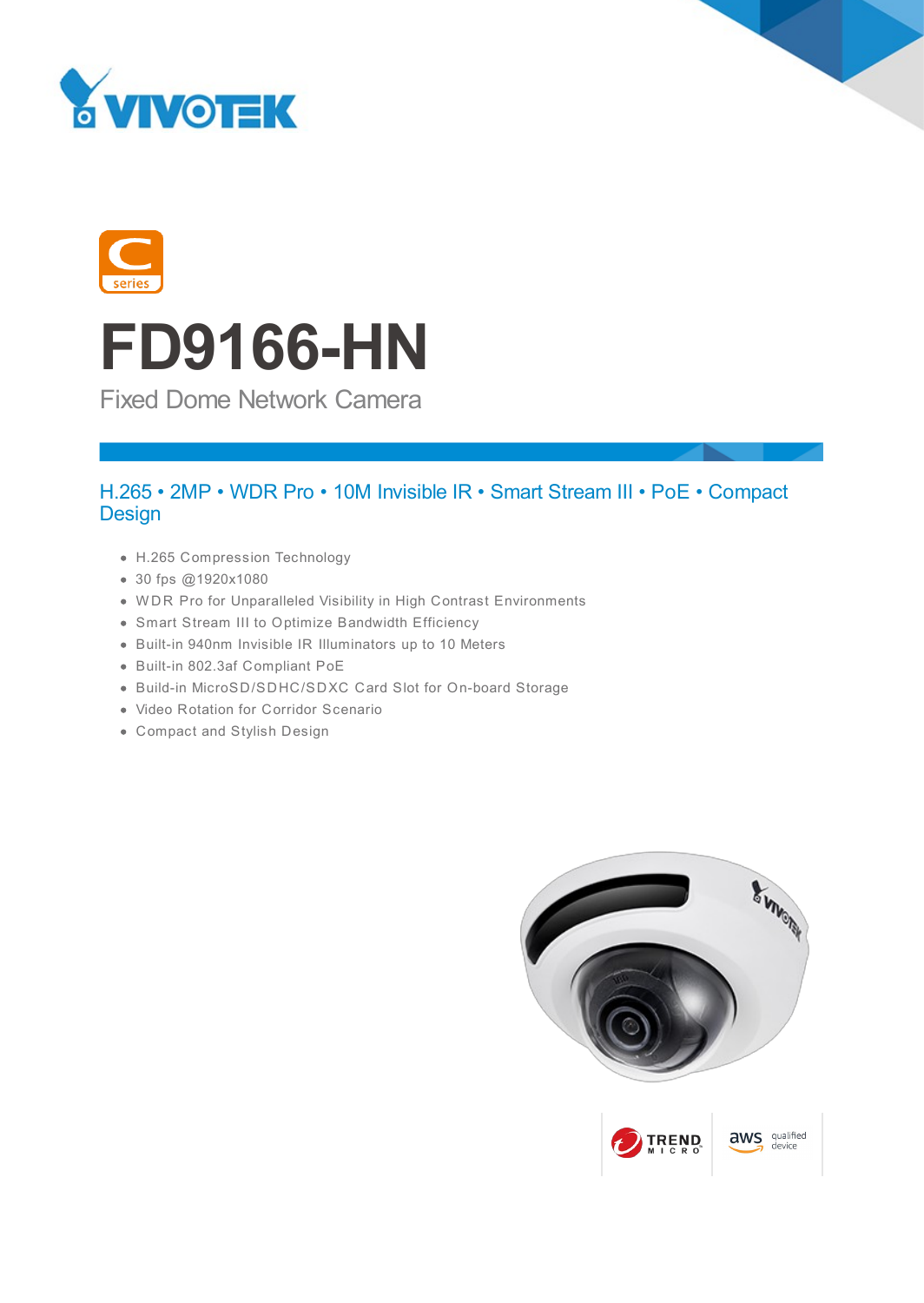# **Technical Specifications**

#### **System Information**

| Model                                   | FD9166-HN (2.8mm)<br>FD9166-HN (3.6mm)                                                                                                                                                                                                                                                                                                                                                                                                                           |
|-----------------------------------------|------------------------------------------------------------------------------------------------------------------------------------------------------------------------------------------------------------------------------------------------------------------------------------------------------------------------------------------------------------------------------------------------------------------------------------------------------------------|
| <b>CPU</b>                              | Multimedia SoC (System-on-Chip)                                                                                                                                                                                                                                                                                                                                                                                                                                  |
| Flash                                   | 128 MB                                                                                                                                                                                                                                                                                                                                                                                                                                                           |
| <b>RAM</b>                              | 256 MB                                                                                                                                                                                                                                                                                                                                                                                                                                                           |
| <b>Camera Features</b>                  |                                                                                                                                                                                                                                                                                                                                                                                                                                                                  |
| Image Sensor                            | 1/2.9" Progressive CMOS                                                                                                                                                                                                                                                                                                                                                                                                                                          |
| Max. Resolution                         | 1920x1080 (2MP)                                                                                                                                                                                                                                                                                                                                                                                                                                                  |
| Lens Type                               | Fixed-focal                                                                                                                                                                                                                                                                                                                                                                                                                                                      |
| Focal Length                            | FD9166-HN $(2.8mm)$ : f = 2.8 mm<br>FD9166-HN $(3.6$ mm $)$ : f = 3.6 mm                                                                                                                                                                                                                                                                                                                                                                                         |
| Aperture                                | FD9166-HN (2.8mm): F1.8<br>FD9166-HN (3.6mm): F2.0                                                                                                                                                                                                                                                                                                                                                                                                               |
| Auto-iris                               | Fixed iris                                                                                                                                                                                                                                                                                                                                                                                                                                                       |
| Field of View                           | FD9166-HN (2.8mm):<br>109° (Horizontal)<br>59° (Vertical)<br>129° (Diagonal)<br>FD9166-HN (3.6mm):<br>89° (Horizontal)<br>47° (Vertical)<br>105° (Diagonal)                                                                                                                                                                                                                                                                                                      |
| Shutter Time                            | 1/5 sec. to 1/32,000 sec.                                                                                                                                                                                                                                                                                                                                                                                                                                        |
| <b>WDR</b> Technology                   | <b>WDR Pro</b>                                                                                                                                                                                                                                                                                                                                                                                                                                                   |
| Day/Night                               | Yes                                                                                                                                                                                                                                                                                                                                                                                                                                                              |
| Removable IR-cut Filter                 | Yes                                                                                                                                                                                                                                                                                                                                                                                                                                                              |
| IR Illuminators<br>Minimum Illumination | Built-in 940nm IR illuminators, effective up to 10 meters with Smart IR, IR LED*4<br>FD9166-HN (2.8mm):<br>0.07 lux @ F1.8 (Color)<br>0.01 lux @ F1.8 (B/W)<br>0 lux with IR illumination on<br>FD9166-HN (3.6mm):<br>0.16 lux @ F2.0 (Color)<br>$0.01$ lux @ F2.0 (B/W)<br>0 lux with IR illumination on                                                                                                                                                        |
| Pan Range                               | ±30°                                                                                                                                                                                                                                                                                                                                                                                                                                                             |
| Tilt Range                              | $90^\circ$                                                                                                                                                                                                                                                                                                                                                                                                                                                       |
| <b>Rotation Range</b>                   | ±180°                                                                                                                                                                                                                                                                                                                                                                                                                                                            |
| Pan/Tilt/Zoom Functionalities           | ePTZ: 48x digital zoom (4x on IE plug-in, 12x built-in)                                                                                                                                                                                                                                                                                                                                                                                                          |
| Storage                                 | Seamless Recording to MicroSD/SDHC/SDXC card and recording to network-attached<br>storage (NAS)                                                                                                                                                                                                                                                                                                                                                                  |
| <b>Video</b>                            |                                                                                                                                                                                                                                                                                                                                                                                                                                                                  |
| Video Compression                       | H.265, H264, MJPEG                                                                                                                                                                                                                                                                                                                                                                                                                                               |
| Maximum Frame Rate                      | 30 fps @ 1920x1080                                                                                                                                                                                                                                                                                                                                                                                                                                               |
| Maximum Streams                         | 3 video streams (Up to 8 configurable profiles)                                                                                                                                                                                                                                                                                                                                                                                                                  |
| S/N Ratio                               | FD9166-HN (2.8mm): 68 dB<br>FD9166-HN (3.6mm:): 66 dB                                                                                                                                                                                                                                                                                                                                                                                                            |
| Dy namic Range                          | 120 dB                                                                                                                                                                                                                                                                                                                                                                                                                                                           |
| Video Streaming                         | Adjustable resolution, quality and constant bit rate control, Smart Stream III                                                                                                                                                                                                                                                                                                                                                                                   |
| Image Settings                          | General settings: video title and time stamp overlay, video orientation (flip, mirror,<br>rotation), day/night settings; Illuminators: illuminators, anti-overexposure; Image settings:<br>white balance, image adjustment (brightness, contrast, saturation, sharpness, gamma<br>curve), defog, 3DNR; Exposure: BLC, HLC, exposure control (exposure level, exposure<br>time, gain control), AE speed adjustment, WDR; Privacy mask; Scheduled profile settings |
| <b>Audio</b>                            |                                                                                                                                                                                                                                                                                                                                                                                                                                                                  |
| Audio Capability                        | One-way Audio                                                                                                                                                                                                                                                                                                                                                                                                                                                    |
| Audio Compression                       | G.711, G.726                                                                                                                                                                                                                                                                                                                                                                                                                                                     |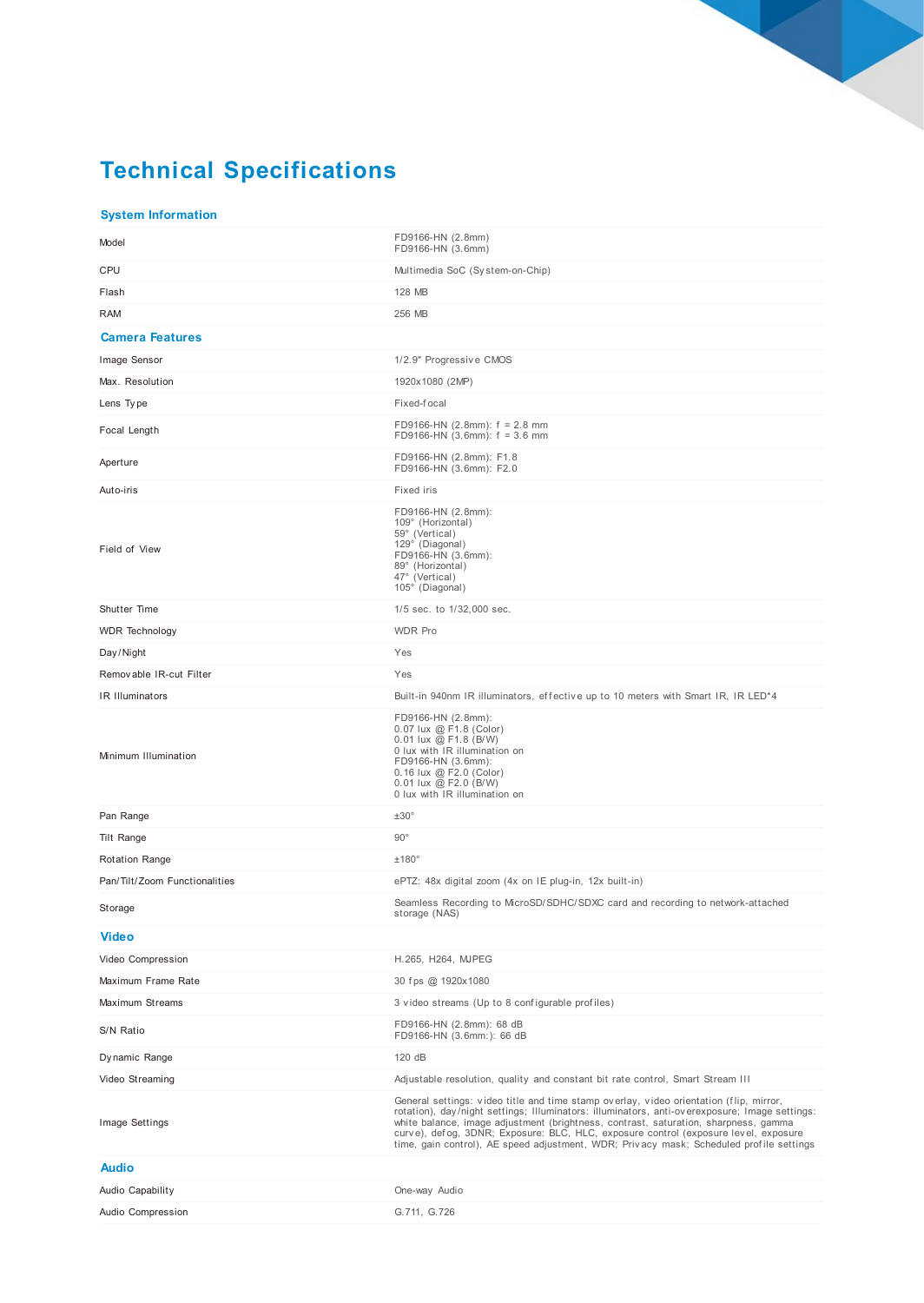| Audio Interface             | Built-in microphone                                                                                                                                                                                                                                                         |
|-----------------------------|-----------------------------------------------------------------------------------------------------------------------------------------------------------------------------------------------------------------------------------------------------------------------------|
| Effective Range             | 5 meters                                                                                                                                                                                                                                                                    |
| <b>Network</b>              |                                                                                                                                                                                                                                                                             |
| Users                       | Live viewing for up to 10 clients                                                                                                                                                                                                                                           |
| Security                    | Access list, digest authentication, HTTPS, IEEE 802.1x, password protection, signed<br>firmware, Trend Micro IoT Security (brute force attack event, cyberattack event,<br>quarantine event), user access log, user account management                                      |
| Protocols                   | 802.1X, ARP, Bonjour, CIFS/SMB, DDNS, DHCP, DNS, FTP, HTTP, HTTPS, ICMP, IGMPv3,<br>IPv4, IPv6, NTP, PPPoE, QoS (CoS/DSCP), RTSP/RTP/RTCP, SMTP, SNMP, SSL, TCP/IP,<br>TLS 1.2, UDP, UPnP                                                                                   |
| Interface                   | 10 Base-T/100 Base-TX Ethernet (RJ-45)<br>*It is highly recommended to use standard CAT5e & CAT6 cables which are compliant with<br>the 3P/ETL standard.                                                                                                                    |
| <b>ONVIF</b>                | Profile G, S, T supported, specification available at www.onvif.org                                                                                                                                                                                                         |
| <b>Solution Integration</b> |                                                                                                                                                                                                                                                                             |
| Video Motion Detection      | Five-window video motion detection                                                                                                                                                                                                                                          |
| VADP Package                | Stratocast, Trend Micro IoT Security (1-year free trial), VIVOCloud                                                                                                                                                                                                         |
| <b>Alarm and Event</b>      |                                                                                                                                                                                                                                                                             |
| Event Trigger               | Audio detection, camera tampering detection, cybersecurity events (brute force attack<br>event, cyberattack event, quarantine event), manual trigger, digital intput, motion<br>detection, periodical trigger, recording notification, SD card life expectancy, system boot |
| Event Action                | Event notification via email, HTTP, FTP, NAS server, SD card, push notification<br>File upload via email, HTTP, FTP, NAS server, SD card                                                                                                                                    |
| General                     |                                                                                                                                                                                                                                                                             |
| Connectors                  | RJ-45 cable connector for 10/100Mbps Network/PoE connection<br>Digital input (30V, 1A)                                                                                                                                                                                      |
| <b>LED Indicator</b>        | System power and status indicator                                                                                                                                                                                                                                           |
| Power Input                 | IEEE 802.3af PoE Class 2                                                                                                                                                                                                                                                    |
| Power Consumption           | Max. 5.5 W/2.8 W (IR on/off)                                                                                                                                                                                                                                                |
| Dimensions                  | 90 x 50 mm                                                                                                                                                                                                                                                                  |
| Weight                      | 150 <sub>g</sub>                                                                                                                                                                                                                                                            |
| Certifications              | EMC: CE (EN 55032 Class B, EN 55024), FCC (FCC Part 15 Subpart B Class B), RCM<br>(AS/NZS CISPR 32 Class B), VCCI (VCCI-CISPR 32 Class B); Safety: UL (UL 62368-1),<br>CB (IEC/EN 62368-1, IEC/EN 62471); IA: BIS (IS 13252)                                                |
| Operating Temperature       | Starting Temperature:<br>$0^{\circ}$ C ~ 40°C(32°F~ 104°F)<br>Working Temperature:<br>$-10^{\circ}$ C ~ 55°C(14°F~ 131°F)(IR off)<br>$-10^{\circ}$ C ~ 50°C(14°F~ 122°F)(IR on)                                                                                             |
| Humidity                    | 90%                                                                                                                                                                                                                                                                         |
| Warranty                    | 36 months                                                                                                                                                                                                                                                                   |
| <b>System Requirements</b>  |                                                                                                                                                                                                                                                                             |
| Operating System            | Microsoft Windows 10/8/7<br>Mac 10.12 (Chrome only)                                                                                                                                                                                                                         |
| Web Browser                 | Chrome 58.0 or above<br>Internet Explorer 11                                                                                                                                                                                                                                |
| Other Players               | VLC: 1.1.11 or above                                                                                                                                                                                                                                                        |
| <b>Included Accessories</b> |                                                                                                                                                                                                                                                                             |
| Others                      | Quick installation guide, screwdriver, alignment sticker, desiccant bag                                                                                                                                                                                                     |